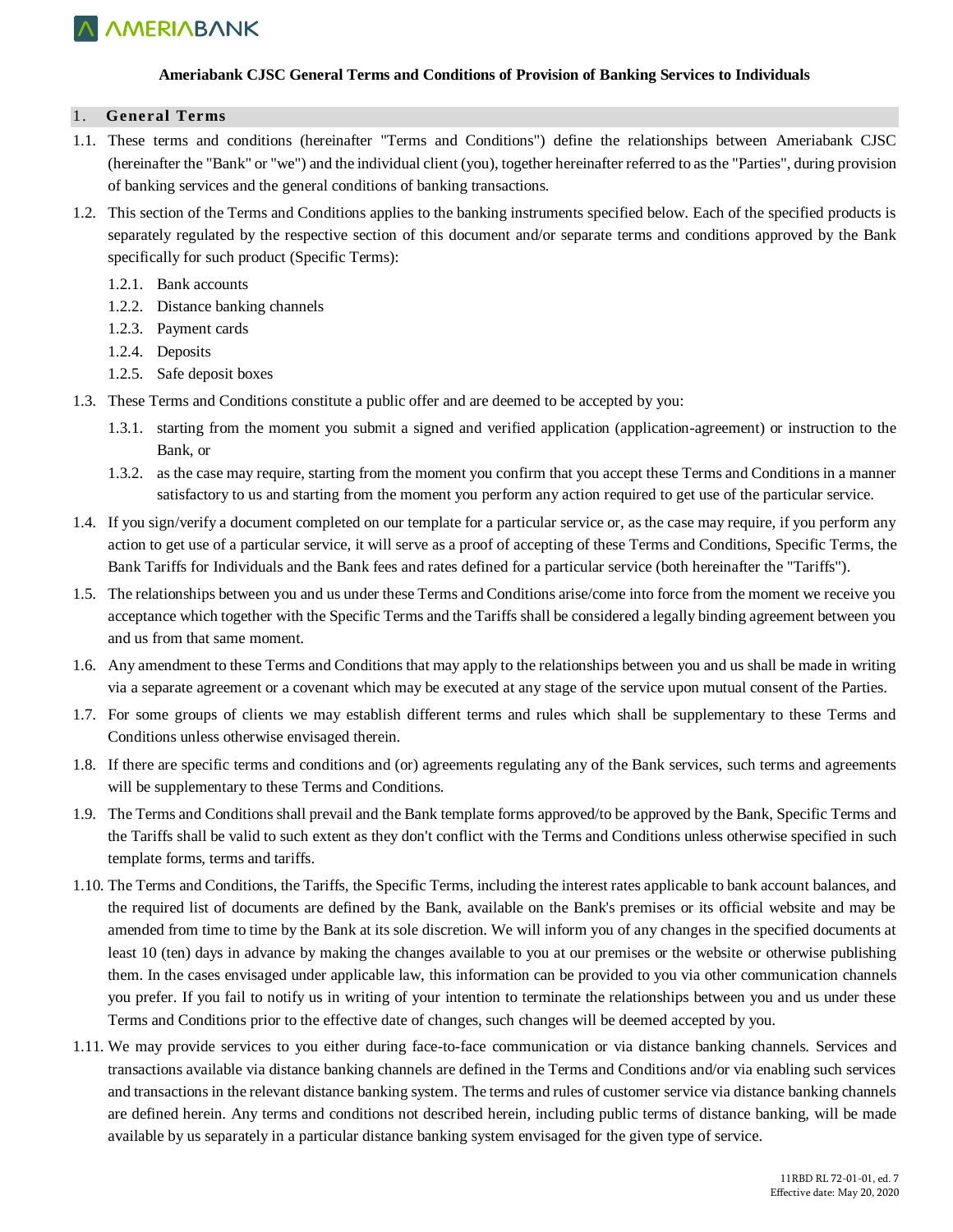- 1.12. You may get banking services at our branches and via a Contact Center during the operational day which we determine at our sole discretion. The information on operational days and hours of each branch and the Contact Center is available on our official website. Whenever met in these Terms and Conditions, operational days shall be considered those days and hours when the Bank branches and the Contact Center are available for customer service. A business day shall be a weekday from 9:00 a.m. to 6:00 p.m.
- 1.13. You can use your account in person or authorize others to execute transactions through your account. In either case you should approve the signature card for your representative/s in accordance with the Bank's internal regulations. Specimen signatures for client profiles opened online are approved during the first visit to the Bank.
- 1.14. In consideration for the services provided by the Bank, you shall pay respective fees to the Bank and ensure the minimum required balance on your account as prescribed under the Tariffs.
- 1.15. All fees shall be charged in Armenian drams (hereinafter AMD). Exception may be made if you are a non-resident in which case you may pay the fees in foreign currency as well in cases set out by the Republic of Armenia laws and regulations. Fees expressed as percentage of foreign currency amounts shall be charged in AMD based on the Bank's buy exchange rate. Debit and credit of AMD-denominated payments shall be subject to the average exchange rate prevailing on the FX markets and declared by the Central Bank of Armenia as of that date.
- 1.16. If you have no sufficient funds available on your AMD account, the Bank may convert the whole or part of the commission fee amount from your foreign currency accounts based on the Bank's buy exchange rate as of that date.
- 1.17. Subject to the requirements of Armenian legislation, we have the right to share information about you, your accounts and your credit liabilities, upon request or at our own initiative, with other banks, credit organizations, credit bureaus and Deposit Guarantee Fund without giving prior notice to you.
- 1.18. Subject to the requirements of Armenian legislation, we have the right to provide to the tax authorities information on opening and closing bank accounts for tax payers registered with tax authorities without giving prior notice to you.
- 1.19. We may provide information about you to foreign competent authorities subject to the laws and regulations of the relevant jurisdiction if you fall under that country's jurisdiction.
- 1.20. The provisions contained in this clause and its subclauses refer only to US persons defined as such under the United States Foreign Account Tax Compliance Act, hereinafter FATCA.
	- 1.20.1. We have the right to disclose and report to the US Internal Revenue Service, hereinafter IRS, any and all information about you, your accounts and revenues known to the Bank, subject to the terms and cases prescribed under FATCA, by filing the forms defined by FATCA.
	- 1.20.2. It is your sole responsibility to know provisions of FATCA, the US law requirements on reporting information about US citizens, US residents and US resident aliens, provisions on tax withholdings from some of your revenues, as well as other requirements applicable to you as a US person.
	- 1.20.3. Hereby you commit not to dispute any action performed by Ameriabank CJSC in pursuance of FATCA and release and discharge the Bank from any claims in relation to the actions performed by the Bank under FATCA.
	- 1.20.4. If you become a US person any time in the future, you must give the Bank a corresponding written notice within no more than 30 days.
- 1.21. We will communicate with you and will send you messages, including documents, materials and other items relating to our products and services, in a manner agreed with you using the notice details provided by you.
- 1.22. Within the scope of provision of banking services the agreements between you and the Bank, based on the Bank's public offers and/or the requisites and order prescribed by separate terms, may be executed in electronic form via the Bank's online platforms (including the Bank's official website) which support execution of respective agreements. The agreement is considered executed by you in this manner if you sign and send it to the Bank by using your personal data and the communication channels (email address, phone number, etc.) provided by you to the Bank. The Bank may apply additional means of client identification: An agreement executed between you and the Bank in electronic form in accordance with the requirements specified in this clause and a manually signed agreement are equal in legal effect.
	- 1.23. The Bank may accept the consents (including consents for exchanging information with ACRA Credit Reporting CJSC, CBA Credit Register, Nork Social Services Technology and Awareness Center, E-Governance Infrastructure Implementation Unit CJSC and other databases), applications, notices or other documents provided by you to the Bank within the scope of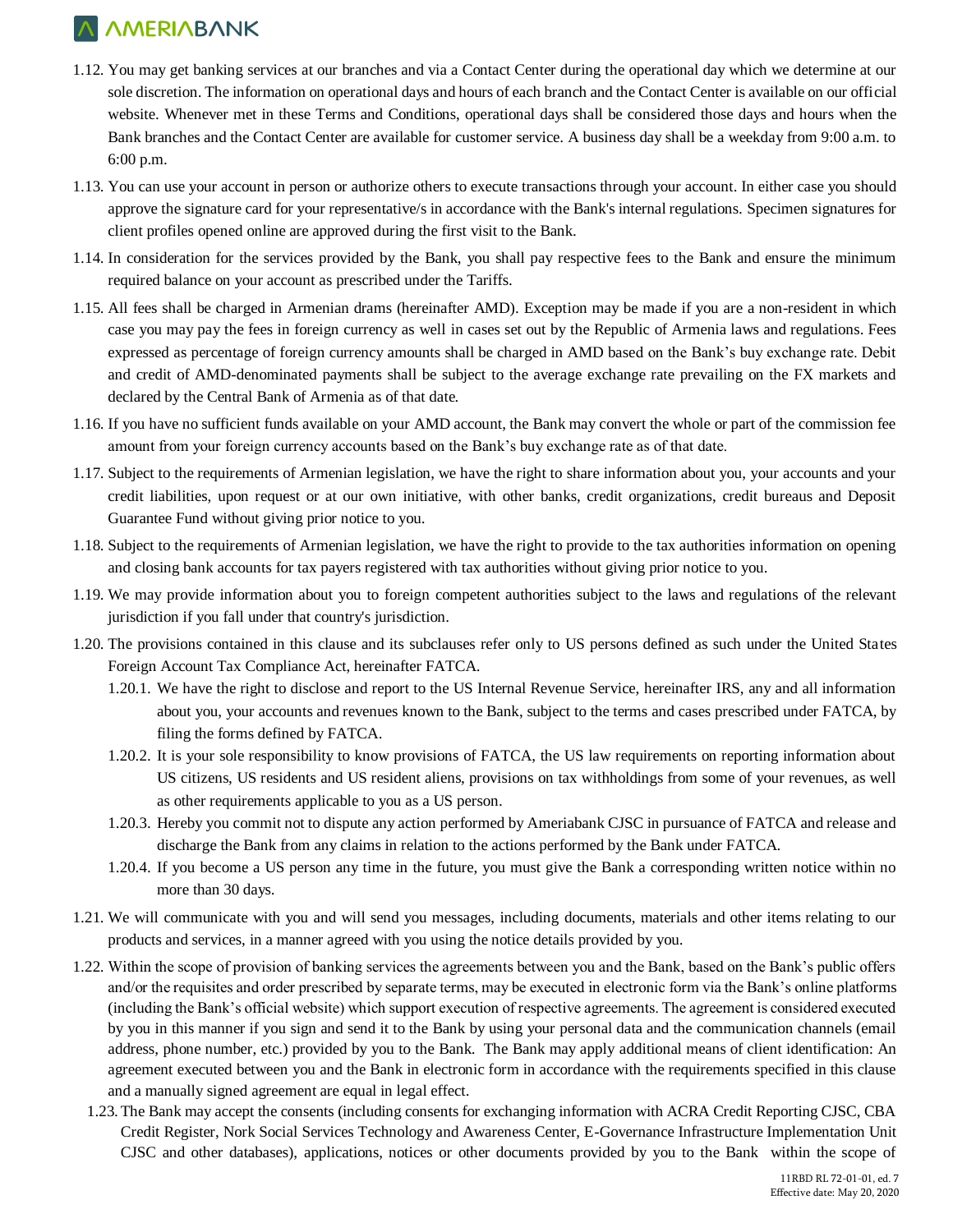particular services, campaigns and other relations offered or rendered by the Bank by exchanging messages (documents) via electronic communication channels enabling client identification, such as the email address provided by you to the Bank, Online/Mobile Banking systems, and, where applicable, other means of electronic communication specified in the Bank's public offers and/or separate terms within the scope of particular services. The Bank may apply the following means of client identification: Any consent, application or other document sent by you in electronic form in accordance with the requirements specified in this clause and a consent, application or other document signed manually are equal in legal effect.

- 1.24. You are required to properly maintain/protect your personal data and the communication channels (access to such channels) by the use of which it is possible to execute agreements, exchange massages (documents) and receive notifications from the Bank in electronic form in accordance with the Terms. You are responsible for all the negative consequences of disclosure/leakage of your personal data and/or communication channels (access to such channels) to the third parties and will be required to compensate for the damages caused to the Bank due to such disclosure upon the Bank's request.
- 1.25. Hereby you authorize the Bank to use your contact data (name, address and any other contact details provided to the Bank), as well as share such information with companies having contractual relationships with the Bank, at its sole discretion and without any prior notice to you, in order to make provision of services easier or ensure higher level of service for you.
- 1.26. Submitting documents containing your personal details to the bank you hereby agree that in order to prepare and execute application-agreements the bank is entitled to make inquiries to Nork Social Services Technology and Awareness Center and/or other entities possessing personal information of physical entities, receive available information and generate my personal details in the application-agreement. In addition to this clause, before signing of the relevant application-agreement, your consent provided herewith shall be confirmed in writing. After signing of the application-agreement, your consent shall be considered given by accepting the Terms.
- 1.27. Hereby you agree that irrespective of assuming/having credit obligations by you, the Bank can create/receive a Bank ID and enter the information about you into the Unified Database of Clients of the CBA Credit Register.
- 1.28. Hereby you give your consent and instruction for the Bank to provide sufficient information to pay your credit liabilities to third parties approaching the Bank for the purpose of payment of your liabilities.
- 1.29. We may use your email address, mobile phone number and other contact data to send you informative or promotional messages. Informative messages include: account statements, amendments to terms and conditions of our services, procedure of communication between you and us, definition, change or termination of your and the Bank's rights and obligations; amendments to the Armenian laws and regulations or our internal regulations that may influence the services offered to you and the annual percentage yield, as well as your liabilities and grounds for their origin, repayments and the measures taken by us in response to your failure to perform your liabilities, whether in whole or in part, and the respective procedures.
- 1.30. In case of notice by post, email or an SMS you shall be considered duly notified from the moment such notice has been sent to the mailing address, email address or phone number provided by you.
- 1.31. If your address, residency status or any other information or documents provided by you to the Bank change, you must promptly inform us. If you do not inform us about the changes, we shall not be liable for any losses and damages you may incur as a result of operations with your bank accounts based on the information available at the Bank.
- 1.32. Hereby you agree that for security reasons we may record all calls and conversations conducted within the Bank premises or in real time by any distance communication means between your representative and us. Such records may be further used by us as a proof during protection of our rights and legitimate interests.
- 1.33. Hereby you agree, in order to ensure higher security for online card payments, to receive one-time passwords on your mobile phone number or email provided to the Bank to make payments on VBV/Secure code websites.
- 1.34. You have been informed that any message sent via electronic communication means can be subjected to third party interference. You are also aware that information sent to the mailing address specified by you can become accessible to third parties due to reasons beyond control of the Bank. In this regard you agree that the Bank shall not be responsible for any loss you incur as a result of delays in receipt of information due to reasons specified above or third parties gaining access to information due to reasons beyond control of the Bank or through no fault of the Bank.
- 1.35. You will be held liable for all losses and damages we may incur if you fail to fulfill your liabilities under these Terms and Conditions and the Specific Terms in a proper manner.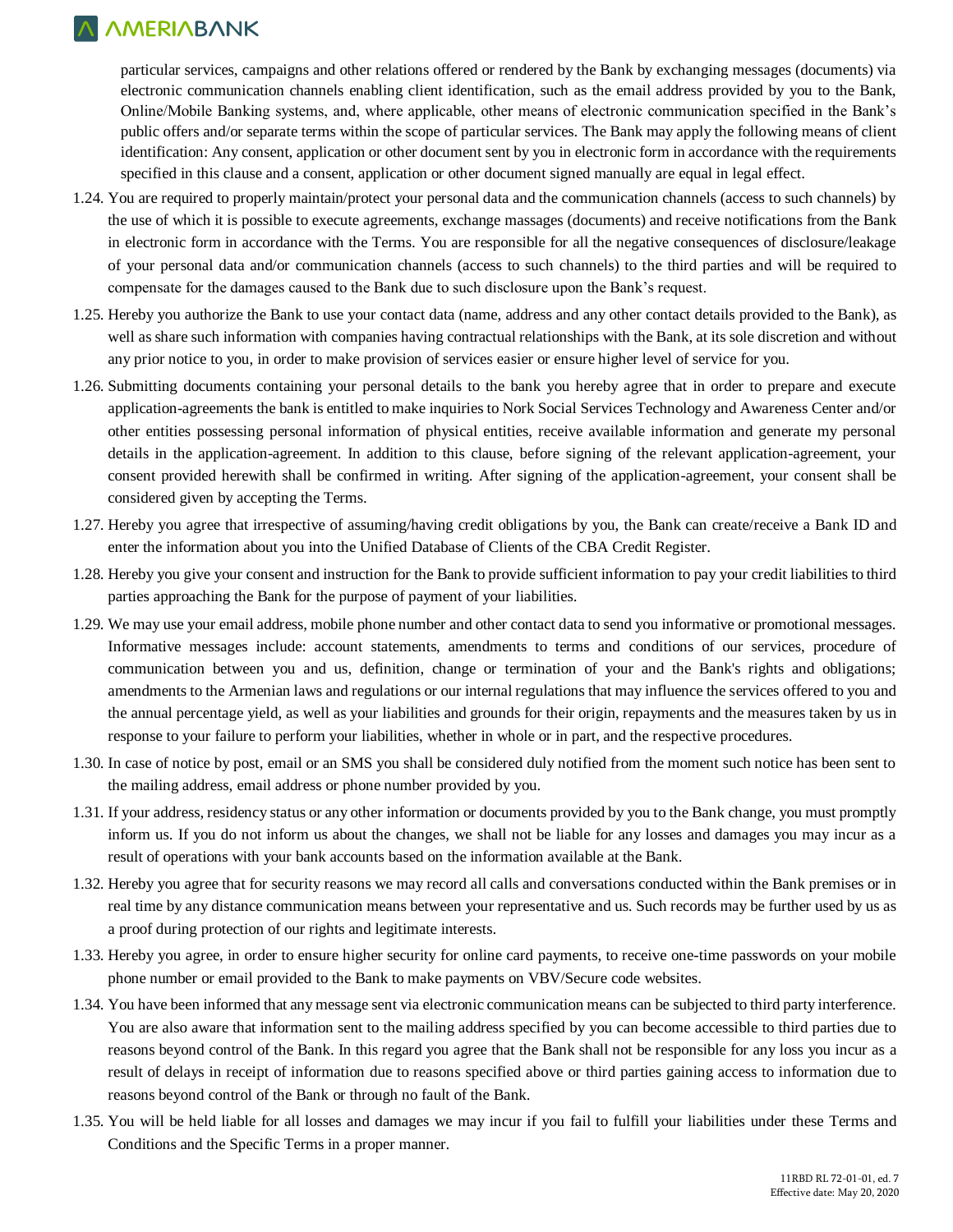- 1.36. We shall not be held liable for any losses (including loss of profits or interest), whether direct or indirect, incurred by any person, if such losses result from our activities aimed at prevention of money laundering and terrorism finance or taken in pursuance of other requirements of Armenian legislation.
- 1.37. We shall not be held liable for your losses, damages or delay resulting from activities of Government authorities or force majeure conditions, including breakdown of devices or power failure or cutoff.
- 1.38. We shall not be liable for banking operations or banking services in case of the client's death, incapacity, insolvency or bankruptcy as long as we haven't received proper notice of the same, including relevant documents. Once we are properly notified, we will suspend execution of transactions and banking services on the account from the business day following the day of notification until the client's legal successors or representatives obtain and register their authorities to execute transactions. In case of the client's death, the accrual of fines terminates, while accrual of interest continues. We may also suspend provision of the bank services and transactions if we receive information on the above specified circumstances from other sources which are reliable in our opinion.
- 1.39. In the cases specified below we shall be entitled to decline (suspend) your transactions/provision of services, refuse to enter into legal relationships with you, terminate legal relationships with you or close your accounts or temporarily restrict transactions on your accounts subject to our internal regulations (including effective Tariffs) at our sole discretion, until you provide the required documents or fulfill the Bank's requirements:
	- 1.39.1. in cases defined in the Republic of Armenia Law "On Combating Money Laundering and Terrorism Financing" and other Armenian laws and regulations
	- 1.39.2. if you fail to perform our legitimate requirements, including failure to pay your liabilities to the Bank in a timely manner, breach of the Terms and Conditions, failure to provide documents or other information required by the Bank, or the form and contents of such documents and information do not comply with our requirements
	- 1.39.3. in cases specified in the Terms and Conditions, the Tariffs and the Specific Terms

We shall not be held liable for any loss you may suffer as a result of such actions.

- 1.40. To comply with the requirements of Armenian legislation, UN Security Council resolutions, norms of international law, international and foreign sanctions and our unilateral commitments, as well as upon request of our correspondents or in view of the relevant resolution of our authorized bodies, we may introduce limitations or impose bans for persons with a certain nationality (registration) or residency and/or otherwise grouped persons. Such limitations and bans may refer to the account service and overall cooperation with you or only part of services (for example, ban on issuance/service of international payment cards, receiving/sending international money transfers through foreign currency accounts).
- 1.41. You may terminate the agreement with the Bank and close your accounts any time if you give us prior written notice and repay all your outstanding liabilities to us in full.
- 1.42. We may suspend or terminate operations on your accounts without giving you prior notice or explanation in compliance with the procedure and terms prescribed by the Armenian legislation.
- 1.43. Disagreements and disputes arising out of a property claim of which the value is within ten million Armenian drams or equivalent in other currency may be settled through the Financial Ombudsman Office. The explanatory bulletin on the order of dispute resolution between you and us is available on the Bank premises and website.
- 1.44. According to the agreement executed by and between the Bank and the Financial System Mediator, the Bank has waived its right to dispute the decisions of the Financial System Mediator provided that the property claim does not exceed 250,000 (two hundred and fifty thousand) Armenian drams or the equivalent in other currency and the amount of transaction does not exceed 500,000 (five hundred thousand) Armenian drams or the equivalent in other currency.
- 1.45. Any relationships outside the scope of these Terms and Conditions are subject to the Tariffs, Specific Terms, documents containing contract between you and the Bank and Armenian legislation, or, if such relationships are not regulated by the Armenian legislation, customary business practices.
- 1.46. Disagreements and disputes between you and us shall be settled via judicial procedure in Yerevan Court of General Jurisdiction, unless we agree otherwise and/or the imperative norms of legislation require otherwise. If there is any discrepancy between Armenian and English versions of these Terms and Conditions, the Armenian text shall prevail.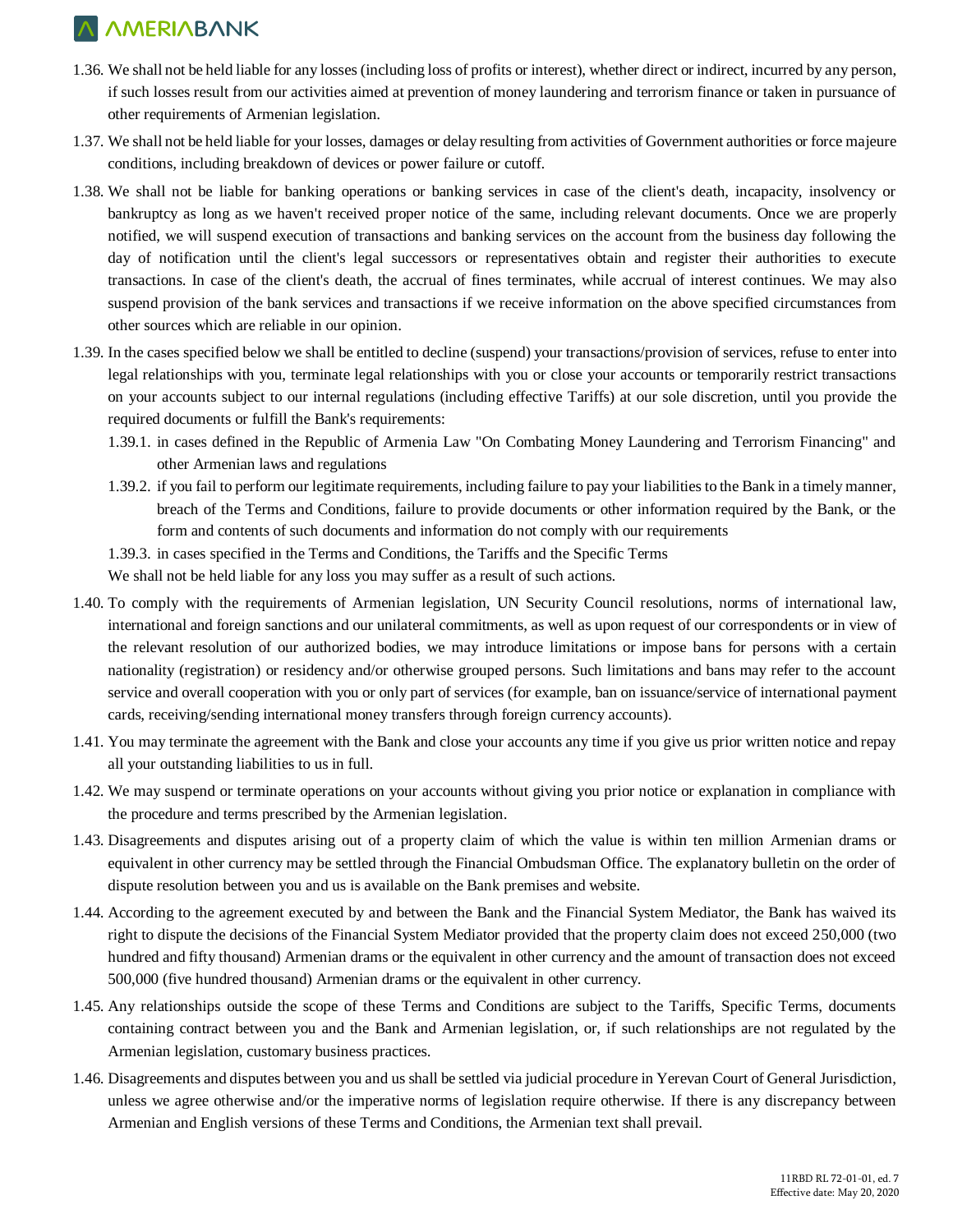#### 2. **Bank Accounts**

- 2.1. These Terms and Conditions shall apply to all your accounts with the Bank, irrespective of currency and type.
- 2.2. We will open a fully-featured or restricted access bank account for you on the basis of the application (application-agreement) filled in by you on the Bank template form.
- 2.3. You will have restricted access account until you pass full identification in accordance with applicable legislation of the Republic of Armenia and internal regulations of the Bank. You will be allowed to perform the following operations and payments through restricted access account:
	- 2.3.1. Payments between your accounts
	- 2.3.2. Payments within Ameriabank accounts
	- 2.3.3. Currency exchange
	- 2.3.4. Utility payments
	- 2.3.5. Payments to state budget
	- 2.3.6. Traffic tickets
	- 2.3.7. Using forms in online banking
- 2.4. Maximum limit for payments within Ameriabank accounts is 400,000 AMD.
- 2.5. Once you pass full identification in accordance with applicable legislation of the Republic of Armenia and internal regulations of the Bank, we open fully-featured account for you or upgrade your restricted access account to fully-featured bank account. From that moment on the Bank lifts all restrictions with respect to account, and you will be able to manage your account balances freely except where restrictions are envisaged under applicable legislation of the Republic of Armenia and internal regulations of the Bank.
- 2.6. Current accounts may be opened in Armenian drams, US dollars, euros, Russian rubles, Swiss francs, British pounds sterling, Canadian dollars, Japanese yens, Australian dollars, UAE dirhams, paper gold (999.9 purity), and other currencies quoted by the Bank. Savings accounts may be opened in Armenian drams, US dollars, euros and Russian rubles.
- 2.7. Any accounts in the name of minor are opened by the legal representatives of the minor. Once the minor turns 14, the funds on the account may be administered by the legal representative and the minor jointly unless (i) otherwise provided by the law or (ii) there is written consent of the legal representative authorizing the minor aged 14+ to administer their accounts on their own. Minors aged from 14 to 18 may open bank accounts and manage funds on such accounts on their own in cases prescribed by law and/or if there is written consent of their legal representatives.
- 2.8. Your right to manage the funds on your accounts may be restricted only if (i) there is a lien on your account subject to Armenian legislation, (ii) account transactions have been terminated or (iii) in other cases defined by contract or prescribed under the Armenian legislation and/or the Terms and Conditions.
- 2.9. We will define the procedure for transfer of funds from your accounts at our discretion unless otherwise required by Armenian legislation. Unless otherwise prescribed under the Armenian legislation, the Terms and Conditions or the agreement between you and us, your instructions given to the Bank will be executed on a "first come first served" basis (calendar sequence) if there is sufficient balance on your account. Such instructions shall be further separated according to the way received (separate group for each distance banking channel and for the instructions given in person at our premises). If you submit a group order or several instructions at the same time, we will define the priority of their execution at our sole discretion unless otherwise instructed by you.
- 2.10. We will accept your instructions during operational hours defined by the Bank.
- 2.11. FX transactions or paper gold purchase transactions based on your payment orders, including those filed online, will be executed by us at the exchange rates effective at the transaction execution moment irrespective of when we have received your payment order. We may decline currency exchange or paper gold purchase orders we receive out of business hours or on weekends and public holidays.
- 2.12. Your payment orders will be processed during the following hours:
	- 2.12.1. In-house transfers: during the operational day when the instruction was received unless otherwise instructed by you
	- 2.12.2. Transfers to other bank accounts: a same day transfer if the instruction was received:
		- 2.12.2.1. by 1:00 p.m. if received at the Bank premises, by 2:00 if received by distance banking channels (for AMDdenominated payment orders),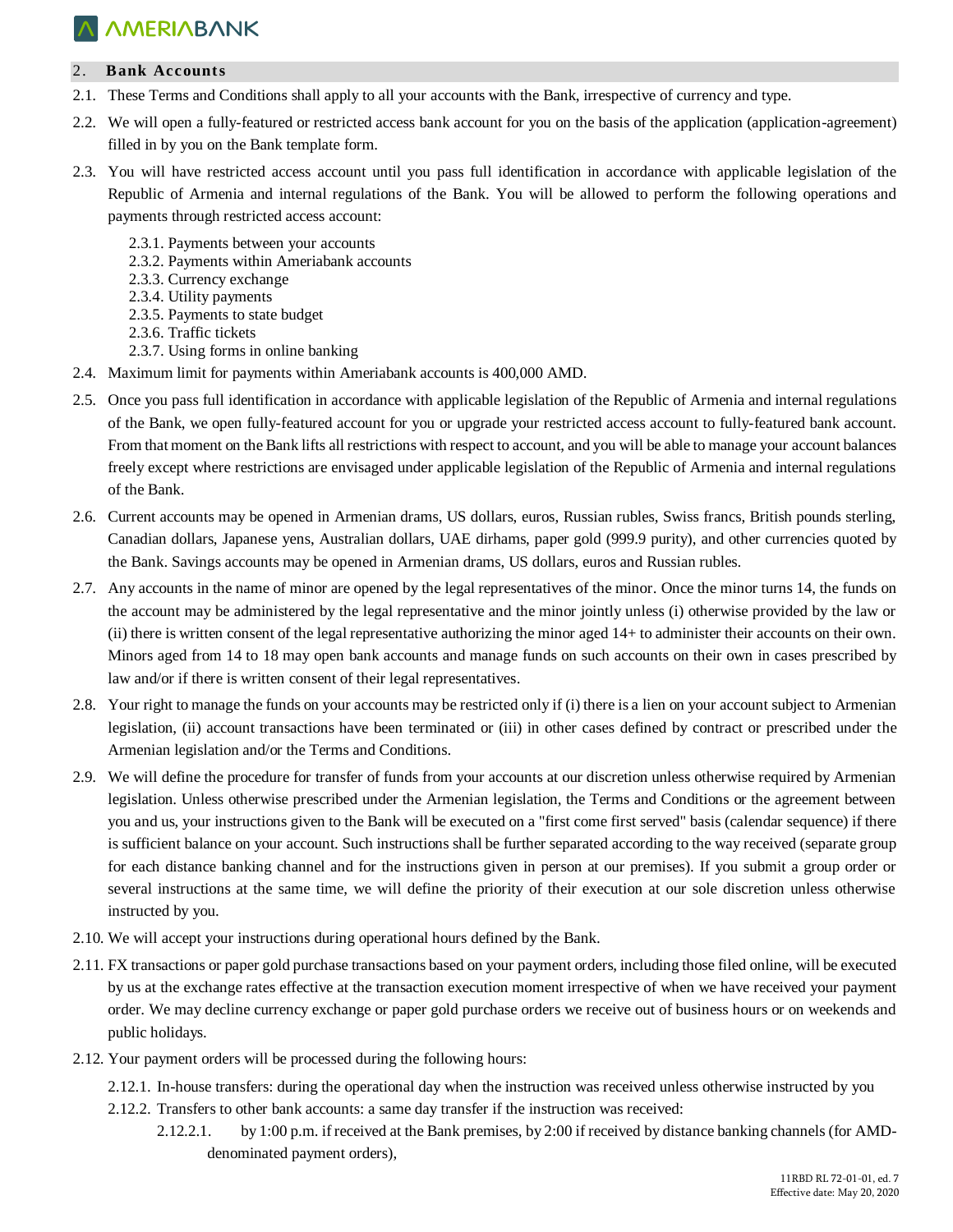- 2.12.2.2. by 4:00 p.m. if received at the Bank premises, by 5:00 if received by distance banking channels (for USDdenominated payment orders),
- 2.12.2.3. by 3:00 p.m. if received at the Bank premises, by 4:00 if received by distance banking channels (for payment orders in other currencies or in paper gold).

Any payment order submitted after the specified hours shall be processed on the next business day. The procedure of payment order processing and withdrawing of funds from the client accounts is subject to the internal regulations of the Bank.

The timing for execution of payment orders may differ from the terms specified above if defined so in the Tariffs.

- 2.13. The language of your payment order should be:
	- 2.13.1. Armenian, or English, as the case may require, or any other language agreed between the Parties, if the payment order is to be executed via Armenia-based local payment systems,
	- 2.13.2. English in case of international money transfers. This does not refer to RUB-denominated transfers in which case the language is Russian.
- 2.14. If the payment order has not been accepted by close of the fifth business day following execution of the payment order or actual payment, such payment order not accepted by us will be canceled.
- 2.15. Cash funds will be deposited into your account at the moment presented. Noncash funds will be credited if there is enough documentary proof from a correspondent bank.
- 2.16. Cash may be provided to you on the basis of your application subject to the timing and amount limitations specified below:

|                                                     | <b>Provision of cash without</b><br>prior application                          | Provision of cash based on prior application             |                                                            |                                                                 |
|-----------------------------------------------------|--------------------------------------------------------------------------------|----------------------------------------------------------|------------------------------------------------------------|-----------------------------------------------------------------|
| Office/branch                                       | <b>Requested cash</b><br>(cash is provided within<br>the same operational day) | <b>Requested cash</b>                                    | In case the<br>application is<br>submitted by 1:00<br>p.m. | In case the<br>application is<br>submitted after<br>$1:00$ p.m. |
| Kamar branch /<br>Head office                       | Up to AMD 30 million,<br>USD 100,000 and EUR<br>30,000                         | Over AMD 30 million,<br>USD 100,000 and EUR<br>30,000    | During 1 operational<br>day                                | During 2 operational<br>days                                    |
| Yerevan-based branches<br>(other than Kamar branch) | Up to AMD 20 million,<br>USD 25,000 and EUR<br>15,000                          | Over AMD 20 million,<br><b>USD 25,000, EUR</b><br>15,000 | During 1 operational<br>day                                | During 2 operational<br>days                                    |
| Branches outside Yerevan                            | Up to AMD 10 million,<br>USD 20,000 and EUR<br>10,000                          | Over AMD 10 million,<br>USD 20,000 and EUR<br>10,000     | During 5 operational days                                  |                                                                 |

- 2.17. We will execute your payment orders if there is enough amount on your accounts free and clear of other liabilities.
- 2.18. In case of payments from other banks you will be informed about your account being credited via bank statement. You choose the frequency and means of delivery of statement.
- 2.19. We will not be liable for:
	- 2.19.1. any losses and damages you may suffer if your payment order is not processed due to absence of sufficient funds on your account,
	- 2.19.2. any costs, losses or damages you may incur or suffer as a result of payment orders given by you by mistake, or payment orders lacking precision or clarity,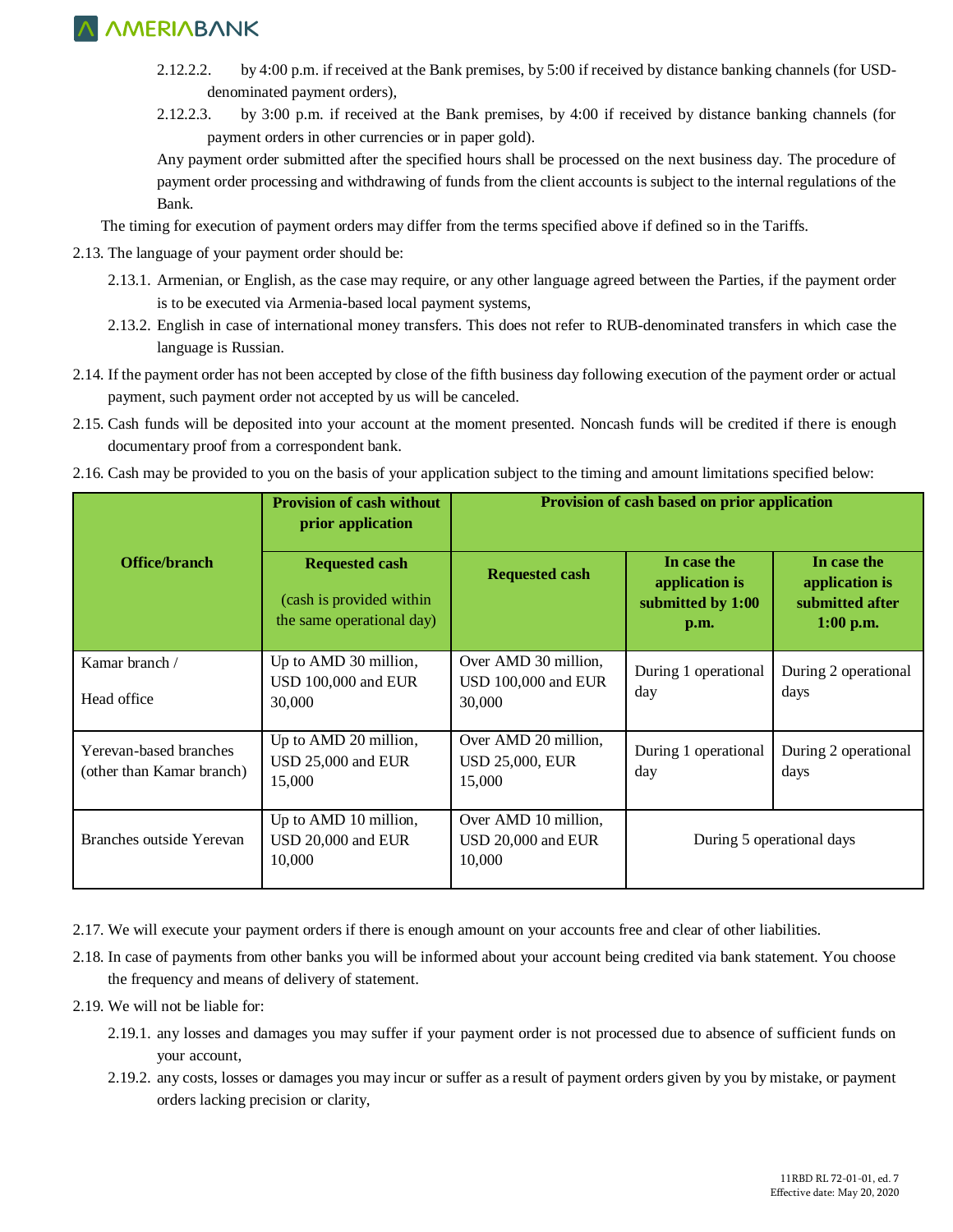- 2.19.3. the costs, losses and damages you may incur if a beneficiary or intermediary bank requires additional information in respect of the payment order posted by you, suspends the remittance or blocks your amounts or doesn't process the remittance.
- 2.20. You may cancel your payment order, abiding by the Tariffs. If your payment order has already been executed and money paid to the beneficiary, we shall not be responsible for return of your money.
- 2.21. We will have the right to charge the amount of your liabilities to the Bank, the commission fees specified in the Tariffs, as well as the amount of costs incurred by us in connection with your instructions, to your accounts with the Bank, including accounts in foreign currency, without your authorization. Furthermore, such amounts shall be charged in the sequence order defined by us.
- 2.22. We may debit your bank accounts without your instruction in the cases specified in the written agreement between you and us, and when required by law or the Terms and Conditions.
- 2.23. Hereby you agree that we may charge back the amounts deposited into your account by mistake without further instruction from you if such amounts were deposited as a result of software, human or other error, inaccuracies, omissions or coincidence of recipient data.
- 2.24. Whenever required by the Armenian legislation, we will have the right to withhold taxes from your accounts without giving prior notice to you.
- 2.25. We will accrue interest to your account balances if prescribed so under the Tariffs. The accrued interest will be paid to you in Armenian drams or the currency of your account, at your option. If you would prefer to receive interest for foreign currency accounts in Armenian drams, the amount will be converted at the exchange rate prevailing on the FX market on that day.
- 2.26. Interest on saving accounts will be accrued daily and paid out at the end of each calendar month.
- 2.27. Your paper (non-physical) gold shall be stored on the gold metal account with specification of gold fineness and weight only. A paper gold account may be opened only for 999.9 pure "paper" gold. The gold will be stored at its AMD-denominated book value at the rate declared by the Central Bank of Armenia. The weight will be expressed in grams and measured to the nearest 0.01g.
- 2.28. The following transactions are available through your metal account in gold, if any:
	- 2.28.1. You may deposit paper (non-physical) gold into your account either by buying it from the Bank at the rate quoted by us or making a wire transfer from your or third party metal accounts
	- 2.28.2. You may withdraw paper (non-physical) gold from your account either by selling it to the Bank at the rate quoted by us or making a wire transfer to your or third party metal accounts
	- 2.28.3. You may sell or purchase Gold in an noncash manner which shall be subject to your instruction with specification of such transaction details as the price, date and Gold weight
	- 2.28.4. Your account may be debited without any prior notice to you for recovery of your liabilities to third parties if prescribed so by the Bank's regulations or Armenian legislation
- 2.29. Maintenance of your metal accounts in gold by us does not include registration of your title to gold or gold custody.
- 2.30. We will provide you with statements, the means and frequency of delivery of which are envisaged under Armenian laws and/or agreed between you and us. No account statement will be provided in the cases defined under the Armenian legislation.
- 2.31. If you contact us and request an account statement at another time, we shall provide it to you within a five-day period, in which case you will be charged according to the Tariffs.
- 2.32. If you don't dispute the statement during thirty (30) days after the statement date, it will be deemed accepted by you. Any objections submitted by you during or after the specified period in writing, will be reviewed in accordance with the Armenian legislation and/or our internal regulations.
- 2.33. If it is the first time you open an account with the Bank, we will provide you the Notice on Deposit Guarantee Terms and Order which will be also applicable to your future bank and deposit accounts. Each time you open an account, we'll remind you of the specified Notice. We will also inform you of any amendments to the Notice on the Deposit Guarantee Terms and Order.
- 2.34. Our customers may open joint accounts with the Bank other than card accounts. A joint account may be opened for not more than two customers.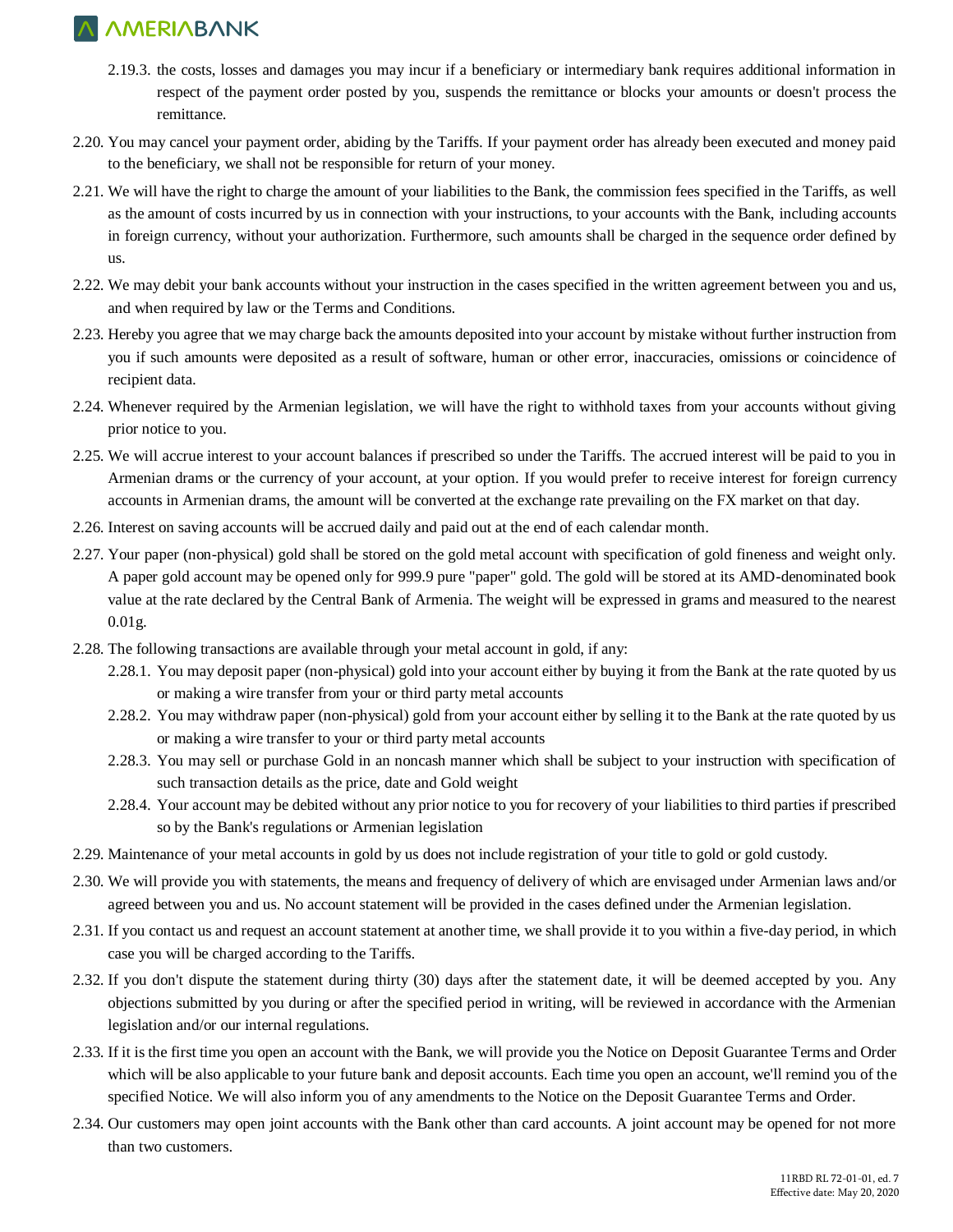- 2.35. You may change your current account into a joint one by filling in the relevant application form which should be verified by all holders of the joint account.
- 2.36. Holders of the joint account mutually agree on the way they are going to administer their account by filling in the Signature Card and amending it if required. The joint account may be administered according to the one of the options below:
	- 2.36.1. Each of the joint account holders may administer the account separately without any limitation.
	- 2.36.2. The joint account holders may administer the account together in which case every transaction/operation on the account is subject to the approval by all account holders.

This procedure is also applicable to distance banking transactions. Furthermore, the account holders may bank online if they have selected the "no-limitations" option.

- 2.37. In case of death of one of the joint account holders, the funds on the account shall be considered joint property of all the account holders, with each of them eligible for an equal share. During no more than 1 business day after we receive a proper notice of the death of one of the account holders and before the legal successor or another legal representative of the deceased obtains and formalizes authorities for performing the transactions, we will limit use of the 50% of the account balance available on the moment such limitation is processed. In this case, the other account holder shall be able to administer the remaining half of the free account balance.
- 2.38. The procedure selected for administration of joint account shall be also applicable for cancellation of duly delivered payment orders and closing of the account subject to the terms and conditions defined by the Bank. If joint account holders have selected a "no-limitation" option, only the account holder who has given an instruction shall be eligible to cancel the same instruction.
- 2.39. Each of the joint account holders irrespective of the way in which the account is administered may grant a power of attorney to a third party to act on his/her behalf in the Bank or to cancel the same. The authorized representative of the joint account holder shall abide by the same account administration procedure as selected by the account holders.
- 2.40. Holders of a joint account may open another joint account with the Bank, make a deposit and determine the procedure for administration of that joint account, including a deposit account. Opening of a new joint account is subject to the consent by both account holders.
- 2.41. The joint account holders may use the funds on the account to make a deposit with the Bank which may be either a joint deposit or a separate deposit in the name of one of the account holders. Making the deposit shall be subject to the procedure applicable to the account administration. The procedure for administration of the joint account shall be defined separately upon mutual consent of the account holders. The deposit made in the name of one of the joint account holders may be administered solely by the deposit owner.
- 2.42. Irrespective of the procedure for administration of the joint account, we shall be entitled to charge the amount of liabilities of any of the account holders to the joint account, including the amount of fees payable.

### 3. **Distance Banking**

- 3.1. To get a distance banking system you should fill in a relevant application-form (application-agreement) provided by us. Whenever met in these Terms and Conditions, a distance banking system/channel shall include phone banking and Internet/mobile banking services. According to our client identification procedure, we may use video communication or video calls as a distance means of client identification if you have no access to other means of identification at the moment.
- 3.2. The public terms of distance banking services shall be defined and posted by us separately in the relevant environment. By using these services or by accepting such terms in a manner defined for the particular distance banking channel you shall be deemed to have accepted the terms and conditions of such services.
- 3.3. We will charge you a fee defined in the Tariffs for provision of a distance banking system and relevant distant banking services.
- 3.4. We may impose limitations on the amount, quantity of operations, etc., with respect to each banking channel.
- 3.5. If you want to use distance banking channels, you should have the required technical facilities and the software which may be provided by us depending on the distance banking channel you choose. It is your sole responsibility to obtain and pay for the hardware and telecommunication facilities required for distance banking service and the Internet connection.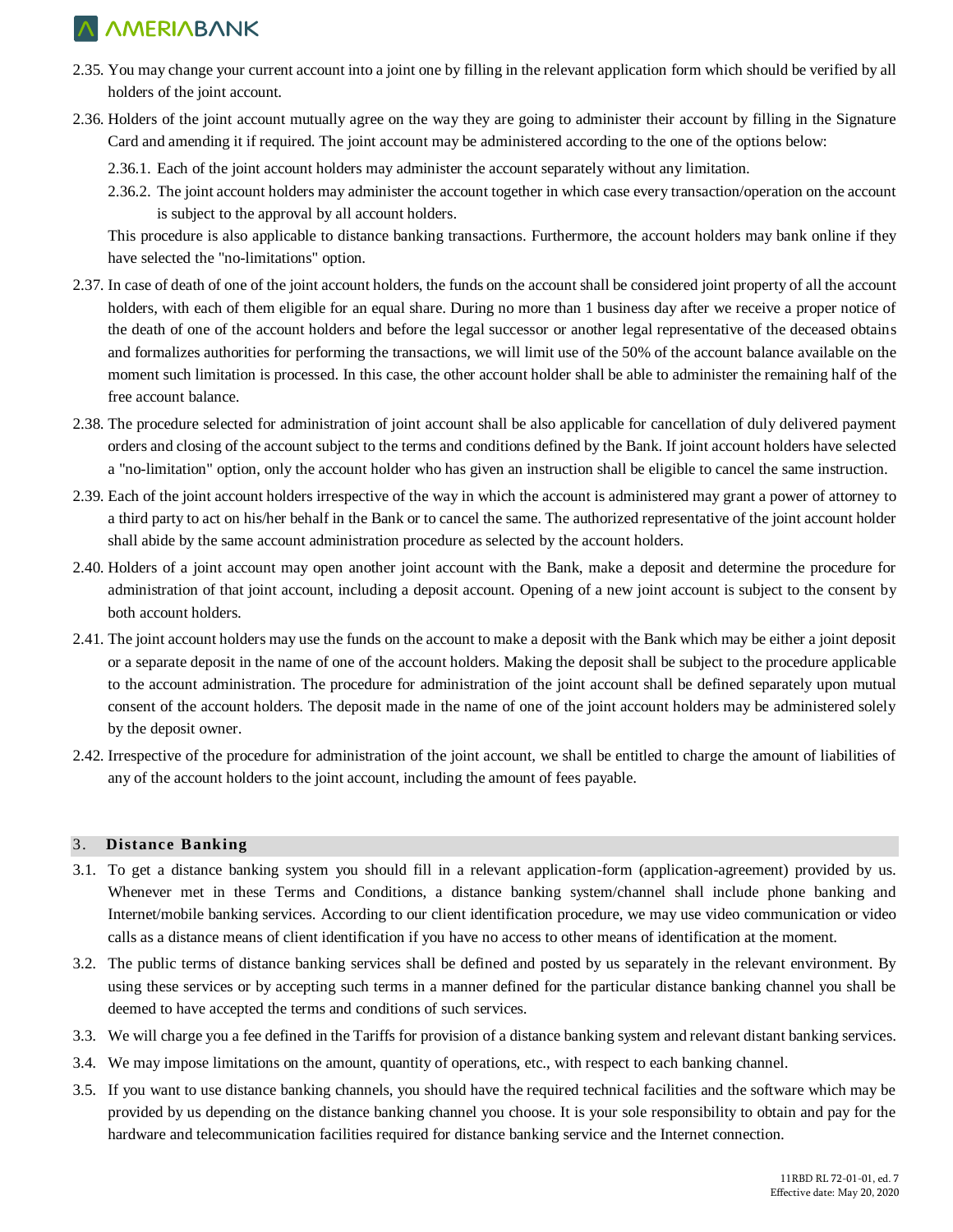- 3.6. We shall determine a procedure and a method of customer identification and authentication separately for each distance banking channel. We may change, toughen or mitigate the customer identification procedure at any time, replace or take back the identification and authentication devices provided to you.
- 3.7. You will be required to ensure safety of the distance banking related software and the customer identification and authentication devices, not to transfer or make them available to other persons. You alone will be responsible for all the damages and losses incurred by you, the Bank and/or a third party due to loss of the specified devices to other persons or making them available to other persons.
- 3.8. You are required to give us prompt notice of loss of software media, customer identification and authentication devices or making them available to another person or such a threat.
- 3.9. We will have the right to terminate your access to distance banking services at our sole discretion if we have suspicions that the distance banking channels are used illegally, with breach of security requirements or there is threat of fraud.
- 3.10. We shall determine the hours for distance banking service and publish this information in a relevant system or on our website.
- 3.11. Any order/instruction submitted by you to us via a distance banking channel will be processed only after we authenticate your identity in a manner defined for that particular distance banking channel.
- 3.12. It is your responsibility to ensure accuracy and completeness of orders/instructions, information, whatsoever, submitted to the Bank.
- 3.13. We may decline or not perform the order/instruction submitted by you to us via a distance banking channel:
	- 3.13.1. if your identity is not authenticated in a proper manner or if we have reasonable doubts as to your identity or legality of use of the distance banking channel
	- 3.13.2. if the information in your order is not complete or does not meet the requirements set by the Bank
	- 3.13.3. in other cases specified in the Terms and Conditions, Tariffs or Specific Terms

#### **3.14. Phone Banking**

- 3.14.1. Phone banking is a distance banking tool enabling you to use the following bank services specified below, subject to the Tariffs and/or Specific Terms:
	- 3.14.1.1. receive audio information on the existing accounts and banking services, agreements between the Parties and available services
	- 3.14.1.2. negotiate the value (volume) and exchange rate for an FX transaction
	- 3.14.1.3. exchange currency
	- 3.14.1.4. make a money transfer. In this case, you should provide the details required under the law. Any international transfer shall be made on the basis of an email with the transaction details.
	- 3.14.1.5. pay utilities
	- 3.14.1.6. open additional accounts
	- 3.14.1.7. order or reissue payment cards
	- 3.14.1.8. make or top up a deposit
	- 3.14.1.9. close some of your accounts (is not applicable if you have only one account with the Bank)
	- 3.14.1.10. close your card
	- 3.14.1.11. terminate your deposit
	- 3.14.1.12. repay your loan partially before the due date
	- 3.14.1.13. administer your account with us and perform card related actions, including account freezing, unfreezing, card blocking, disputing a transaction, amending transaction thresholds and limitations, activating/deactivating VBV service and other services
	- 3.14.1.14. cancel/withdraw instructions given to the Bank
	- 3.14.1.15. amend the instructions given to us via phone banking service
	- 3.14.1.16. instruct us to amend your details we have in our records (other than the phone number)
	- 3.14.1.17. give your consent for us to send an inquiry in your financial liabilities to ACRA Credit Reporting CJSC, Credit Registry of the Central Bank of Armenia, as well as other companies providing similar services. You should re-confirm your consent, however, by electronic means (email address provided by you to the Bank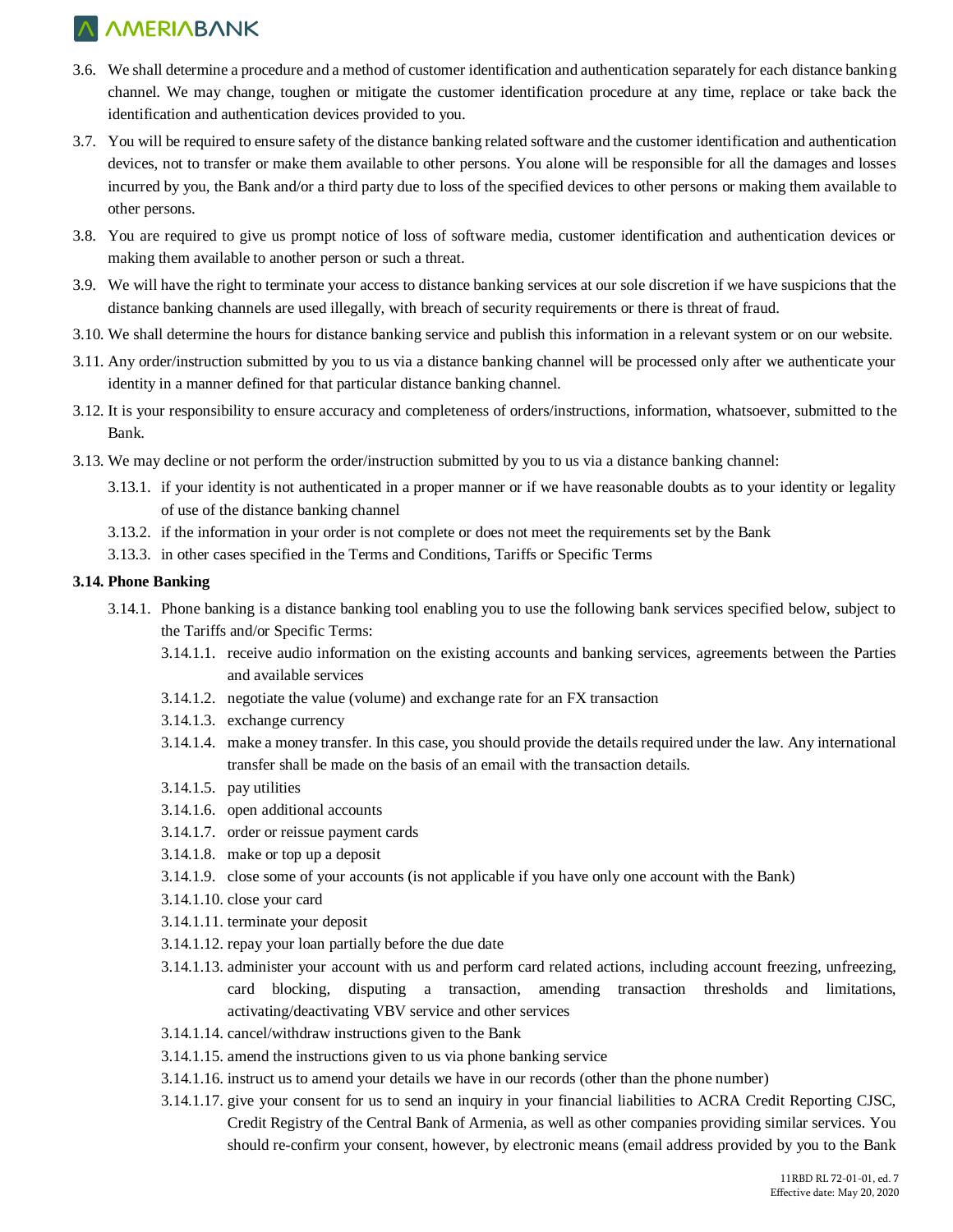or Online/Mobile banking systems). The consent provided by you in electronic form in accordance with this clause and the one signed by you manually are equal in legal effect.

- 3.14.1.18. To proceed with execution of the above specified banking instructions, we may request you to provide electronic version of documents related to the transaction.
- 3.14.2. Your verbal confirmation with use of your phone banking password shall be deemed a basis for provision of a service or making a transaction, as well as for entering into legal relationships in accordance with the procedure defined herein.
- 3.14.3. You alone will be liable for the transaction performed on the basis of the order/instruction submitted by you with use of a phone banking password and any losses and damages arising thereunder.
- 3.14.4. If you signed the phone banking application-agreement before June 1, 2016, and selected a possibility to perform noncash transactions, you may use all the services offered by the Bank via phone banking channel in compliance with these Terms and Conditions. By contacting us via the phone banking channel to get use of this service you agree to provision of the service to you.
- 3.14.5. We will provide you the telephone banking password by sending a respective SMS to the phone number designated by you. You may request change of the password by submitting a written application to us in which case we will send you an SMS with a new password to the phone number specified by you. Furthermore, you may restore your password by phone and/or via other means of identification in accordance with our identification procedure. The password will be considered confidential information and will be treated so in respect of our staff, too.
- 3.14.6. You must not provide or disclose your phone banking password or make it available to any third party and must promptly notify us if your password has been disclosed, stolen and/or lost. We will not be responsible for any losses and damages you may incur as a result of transactions based on the password communicated by you to us over the phone, irrespective of whether or not we were aware of probability of loss.
- 3.14.7. For phone banking, you should call us at (+374 10) 56 11 11.
- 3.14.8. While executing your banking instructions given by phone, we may contact you back from time to time for transaction confirmation at any of the phone numbers registered with us or request you to call us from any of such phone numbers.
- 3.14.9. We may block or unblock your phone banking access on the basis of your written application.
- 3.14.10.If you negotiate an FX transaction, the trade value and the exchange rate over the phone, you must perform the transaction during the same business day.
- 3.14.11. We may reject processing the FX transaction negotiated with you over the phone, at our sole discretion, if you fail to perform the transaction during the same business day or breach any of the pre-agreed transaction terms (trade value or exchange rate).
- 3.14.12. We may charge to your accounts a fine equal to two (2) percent of the FX exchange trade value if you refuse to perform the transaction on the same business day or breach any of the pre-agreed transaction terms (trade value or exchange rate). The amount payable will be charged to the respective transaction-related account, or, if the balance on such account is not sufficient, to your other accounts in which case the foreign currency will be exchanged at the rate defined by the Bank.
- 3.14.13. Any transaction instruction given by you over the phone does not require your signature. Your verification of any phone banking transaction during phone conversation shall be treated as a proper verification. Your account statements will specify the grounds for executing the transactions.

#### **3.15. Internet / Mobile Banking**

- 3.15.1. Internet/mobile banking system is a browser-based or mobile app-activated distance banking solution (the "System") making it possible to execute your banking service/transaction applications/orders filled out in accordance with our requirements, subject to the limitations and the procedure defined in the Tariffs, these Terms and Conditions and Specific Terms.
- 3.15.2. We may impose limitations and/or limits on some types of bank services/transactions, including declining of some of the transactions, in which case we shall post a notice of the same in the System, if possible.
- 3.15.3. Some of the services and transactions existing in the System may be unavailable during its use via the Internet browser or a mobile app.
- 3.15.4. To enable your access to the System, we will provide you with relevant identification and authentication media.